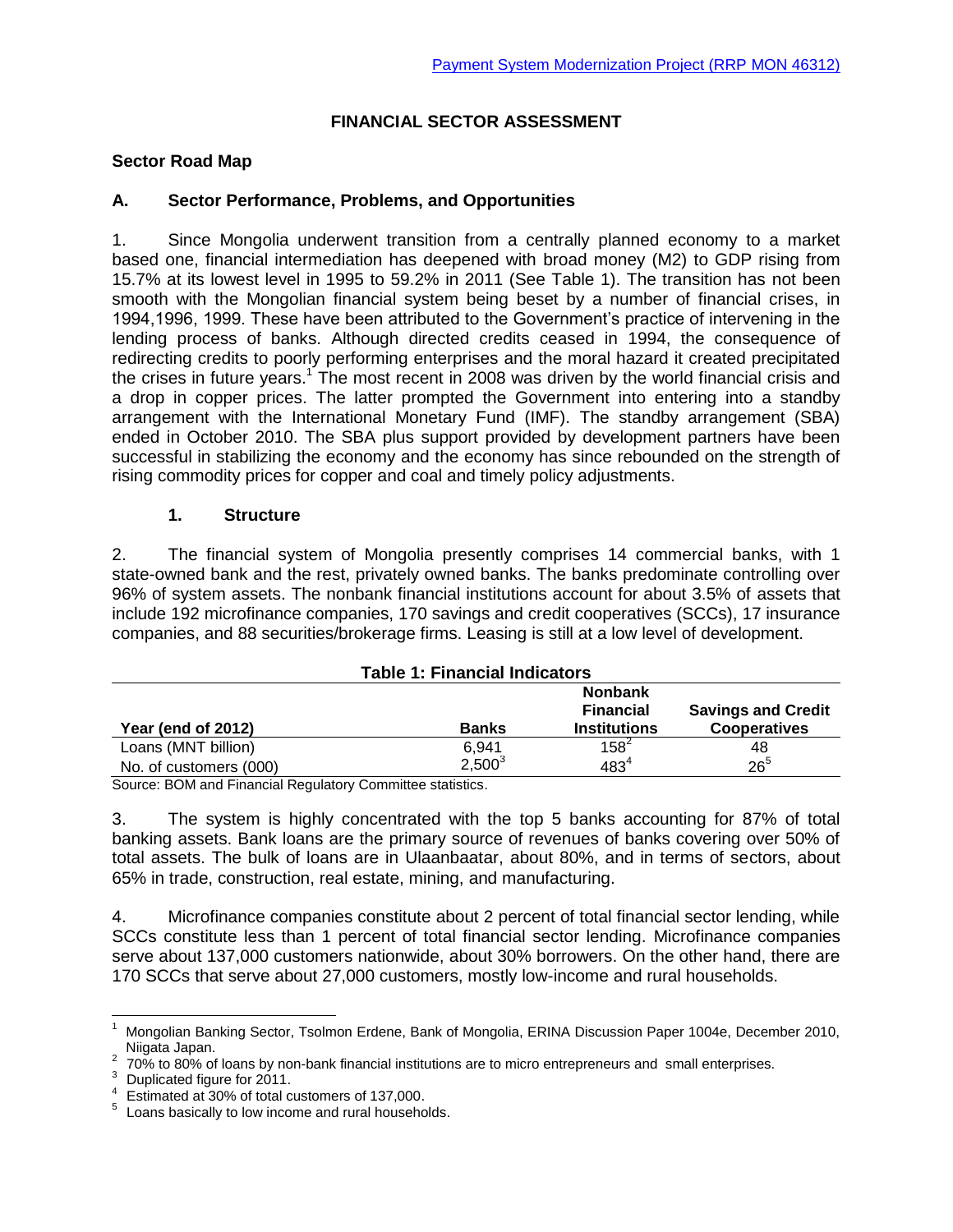5. Mongolia has a nascent insurance industry. The total capital of the 17 reported insurance firms in operation is about \$41.7 million in 2011. Data from the Financial Regulatory Commission show total premiums reached \$23.4 million equivalent as of 2010. Over 80% of premiums written are for property insurance. There is only one life insurance company established in 2008 while the rest are engaged in general insurance. In 2005, the World Bank introduced index-linked insurance to protect herders that make up about 30% of the population that are most exposed to climatic change and livestock mortality.

6. The Mongolian Stock Exchange (MSE) was established in 1991 to serve as a vehicle for the privatization of large scale enterprises in the country. In November 2000, Government bonds started to be auctioned on the Exchange. As of March 2012, there were 332 listed companies at the MSE with a total market capitalization of US2.3 billion equivalent. Issuers are mainly from the mining sector. While investors comprise about 800,000 accounts of which 99% are individuals and 1% institutions. The latter being mainly investment funds. There are now 24 firms with underwriting licenses.

# **2. Performance**

7. The banking system has basically recovered from the crisis. Currently, domestic credit and deposits are on the uptrend as are the total assets of the banking system. Assets rose from around \$2.4 billion in 2007 to \$7 billion by the close of 2011. Loans have also more than doubled over the same period. Bank returns have turned positive and nonperforming loans have decreased.

8. Although microfinance has experienced rapid growth in Mongolia in the last decade, microfinance companies constitute a small portion of microlending remaining basically small and underdeveloped. Khan Bank and Xac Bank continue to dominate the microlending market. There is no specific legal and regulatory framework for microfinance, as well as no specific national policy for the development of the microfinance sector.

9. In the insurance market, according to the Mongolian Insurers Association, there are early signs of growth reflected in the most recent figures, with total premium income rising by 48% year-on-year to US\$7.7million equivalent by the second quarter of 2011 and total assets increasing to US\$52.8 million equivalent, a 60% year-on-year rise. While auto and home insurance penetration is currently less than 5% of the population, the Mongolian government has already approved a law that made auto insurance mandatory by October 1.<sup>6</sup>

10. The MSE has seen rapid growth in the past five years. As recently as 2006, it was the world's smallest stock exchange by market capitalization, approximately US\$83 million. By 2008 that rose to US\$406 million and then quadrupled to US\$2.0 billion by 2011. As of March 2012, it has 332 listed companies with a combined market capitalization of US\$2.3 billion. To improve its performance and operation, the MSE reached an agreement on a partnership with the London Stock Exchange (LSE). The LSE will help the MSE upgrade its trading platform and build up capacity. The LSE will also advise the MSE on changes to listing and trading rules. A Securities Market Law is expected to be passed by December 2012. The Government remains committed to privatizing the stock exchange over the medium term.

 Mongolia: Overcoming insurance challenges, The UB Post. 16 September 2012.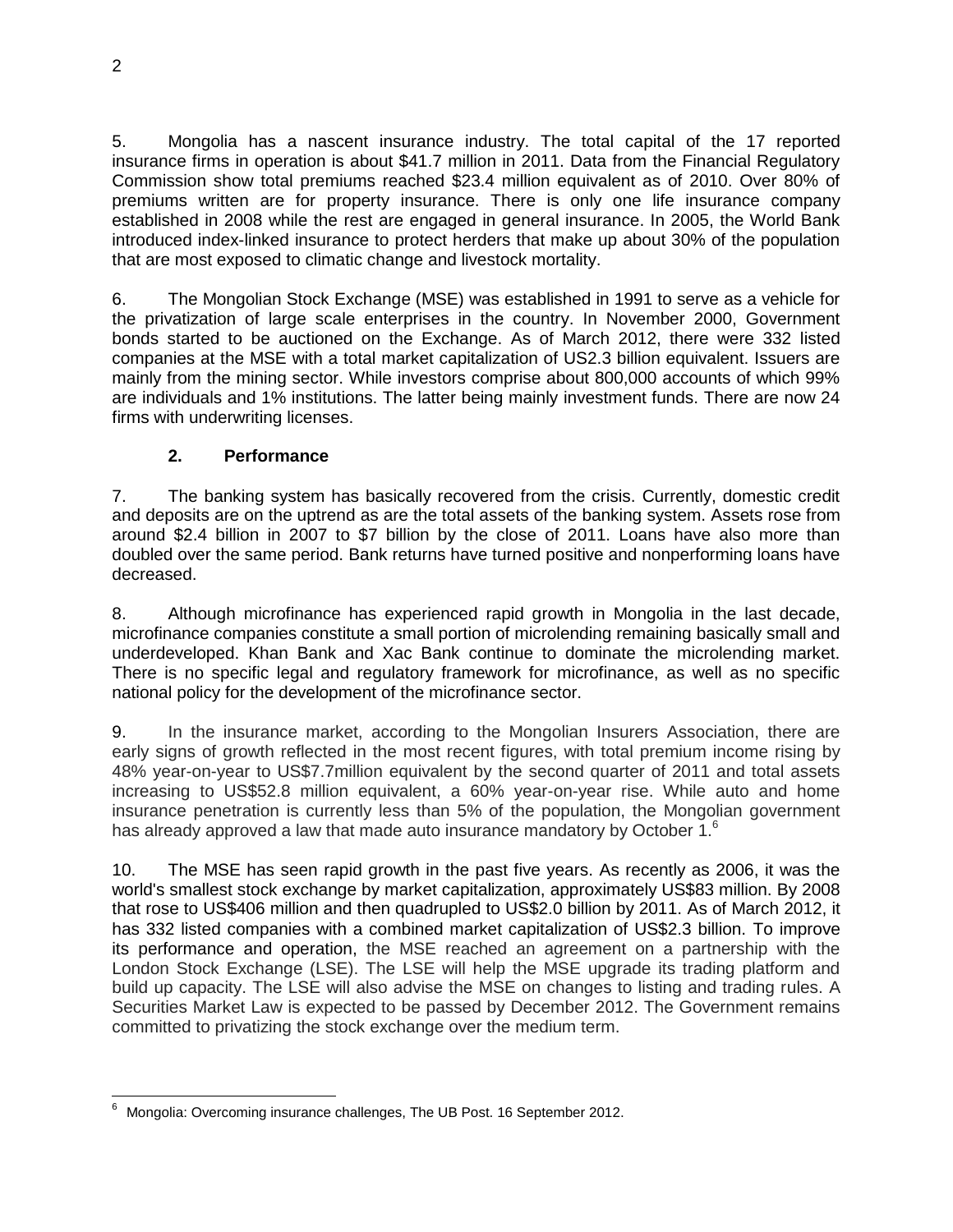## **3. Problems and Constraints**

11. Level of Intermediation Costs and Interest Rates. Spreads between deposit and lending rates remain wide, based on year-end rates, ranges anywhere from 5% to almost 8% for domestic currency loans from 2007 to 2011. Although it is trending down. Moreover, interest rates have remained sticky, even with lower inflation, deposit rates have remained high even in comparison with comparator countries based on an IMF report.<sup>7</sup> This may indicate high risk taking behavior by banks, competing for deposits by quoting high rates while pushing for more loans that given high loan rates may be attracting only risky borrowers.

12. Access to Finance. A poverty assessment by the ADB points to limited access as one of the contributing factors to poverty incidence. The World Bank Enterprise Survey shows that access to finance is the most important constraint reported by business firms, specially micro, small and medium sized firms. In Mongolia, 38.6% of firms surveyed reported access to finance as a major constraint compared with 19.2% for East Asia and the Pacific and 31.7% for the World.<sup>8</sup>

13. Banking system remains vulnerable. Despite improvements, Mongolia has some of the lowest Tier 1 capital buffers in the East Asia region and also some of the highest NPL ratios that date back to the banking sector crisis from 2008-09 when 2 large banks failed.<sup>9</sup> Enforcement remains weak as the BOM still practices regulatory forbearance as some banks still do not meet minimum capital requirements and supervision is still compliance-based and authorities have yet to move to risk-based supervision. Banks are also exposed to currency risk as they engage in foreign currency lending that may not be hedged. Thirty percent of deposits are in foreign currency. Dollarization poses risks to the ability of the BOM to conduct monetary policy or act as a lender of last resort. Gaps and omissions still plague existing laws. Under Anti-Money Laundering/Countering Financing of Terrorism (AML/CFT), foreign pawnbrokers, casinos, professionals and politically exposed persons are yet to be covered. While Mongolia has adopted International Financial Reporting Standards (IFRS), due to limited capacity, related costs and difficulties in implementation, there is limited compliance with the IFRS. Likewise, although lending is collateral-based, there are no standards for property valuation and, pursuing claims through the judicial system can be a lengthy process. It is time to replace the blanket guarantee on deposits issued as a result of the  $2008$  crisis.<sup>10</sup> The credit information system is just being developed. A private credit bureau has been set up but not yet operational.

14. Other segments of the financial system remains underdeveloped. The capital market despite growth in market capitalization owing to the rise in prices, remains relatively underdeveloped. Of the 332 companies, only 40 to 50 issues are actively traded. Only 48 companies are considered compliant with MSE rules. Many issues are inactive. The amount of market float is estimated to be only 5% of market capitalization. Thus, market is largely illiquid. It is expected, however, that with the upsurge in mining, initial public offerings (IPOs) will increase from the sector. The insurance sector is still small but growing so is the microfinance sector.

 7 See Mongolia FSAP - Note - A Puzzle of High Interest Rates in Mongolia.DOC 18 July 2011.

<sup>8</sup> See Mongolia: Access to Finance Technical Note, Financial Sector Assessment Program Development Module, the World Bank, June 2012.

Mongolia Quarterly Update. The World Bank. June 2012.

<sup>&</sup>lt;sup>10</sup> Mongolia: Financial System Stability Assessment, IMF Country Report No.11/107, May 2011.